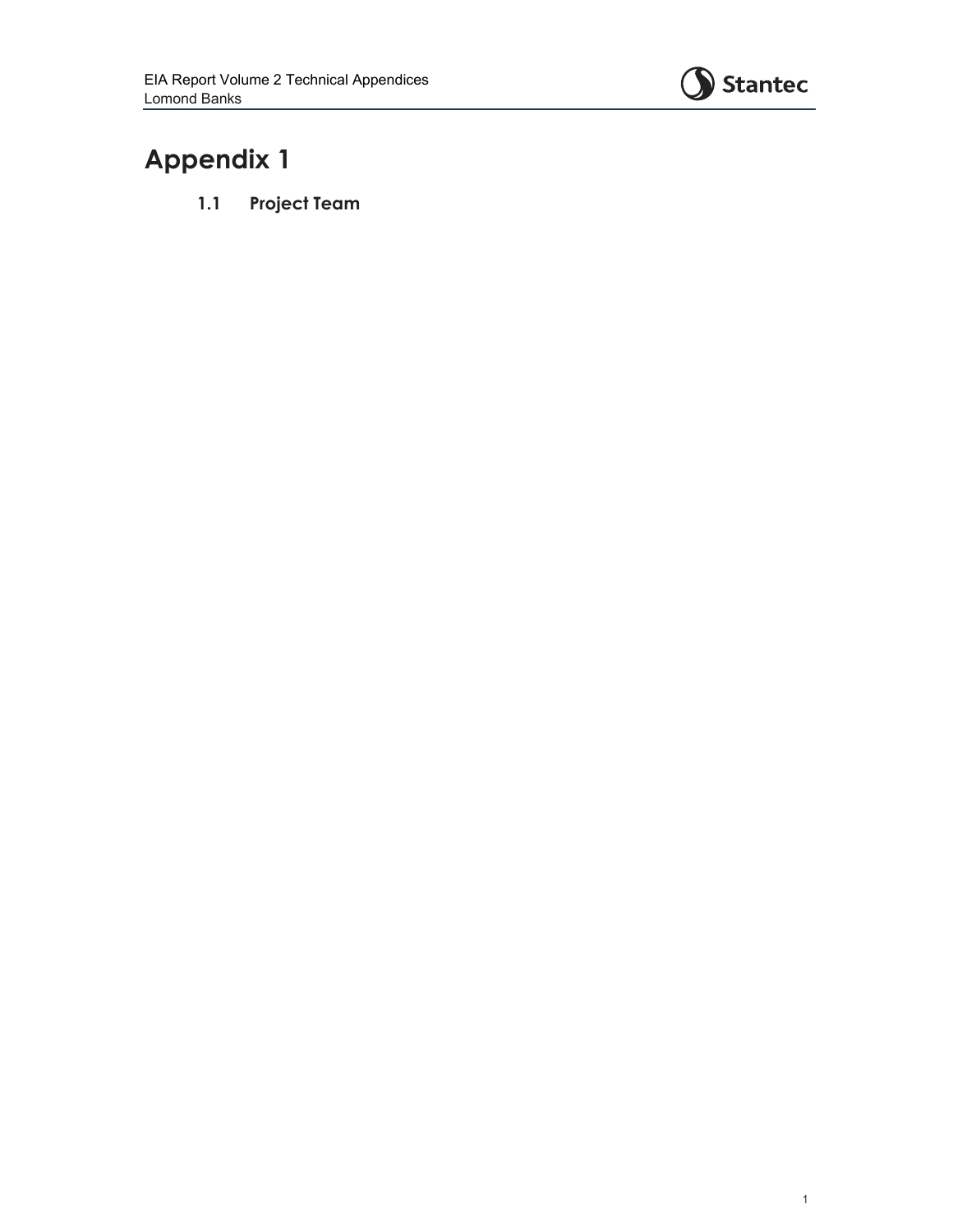

# **1 Introduction**

# **1.1 Project Team**

### **Chapters 1 to 4 and 15 to 17 – Stantec UK**

- 1.1.1 Mark Johnston, MA (Hons) MRTPI is a Planning Director with Stantec and an Experienced EIA co-ordinator with over 22 years' experience in preparing and editing EIAR. He is based in Glasgow and he has provided EIA project management inputs to a range of development projects across the UK. His recent EIA work includes a residential development in Fortwilliam, the redevelopment of the former Exxon Terminal at Bowling in West Dunbartonshire, proposals for a new tourism development at Balloch in the Loch Lomond & Trossachs National Park, and redevelopment of the former carless oil terminal in Old Kilpatrick. Other EIA work includes for wind farms, overhead lines and solar arrays in Scotland.
- 1.1.2 Steve Callan BA (Hons), MSc (Hons), MRTPI is an Associate Planner with Stantec and an experienced major applications planner with over 18 years' of working on complex development proposals across the public and private sector. He is based in Glasgow and has expertise in the Scottish planning process, environmental legislation and project planning.

# **Chapter 5 (Ecology) – Applied Ecology Ltd**

1.1.3 This chapter has been prepared by Applied Ecology Ltd. All Applied Ecology Ltd ecologists and ornithologists are professionally trained and comply with best practice guidance provided by the Chartered Institute of Ecology and Environmental Management and the company is a CIEEM Registered Practice. The Ecology Project Director has 25 years of experience in the ecology and conservation sector, including 20 years as an ecological consultant and compiling EcIAs. She has a first degree from the University of Cambridge, a Masters degree from Lancaster University and a doctorate in applied ecology from the University of Liverpool. She is a full member of CIEEM and both a Chartered Ecologist and a Chartered Environmentalist. AEL is therefore suitably qualified in the survey and assessment of ecological and ornithological features.

#### **Chapter 6 (Trees and Woodland) – Professional Tree Services**

- 1.1.4 Julian Morris is a qualified Arboriculturist and member of the Arboricultural Association and the Institute of Chartered Foresters. His qualifications include Bachelor of Science Degree, Diploma in Surveying (RICS), the AA Tech Level 6 (Merit) Certificate in Arboriculture, Professional Tree Inspection (Lantra/NPTC), NPTC qualifications in tree felling, climbing and dismantling. He is a registered and qualified user of the Quantified Tree Risk Assessment system.
- 1.1.5 Over many surveys and projects he has refined criteria for recording and assessing the ancient or veteran characteristics and values of individual trees, groups and woodlands. This includes climbing surveys to assess and record aerial tree features for specialised habitats such as deadwood and protected species. Specific engagement with ancient and veteran trees was consolidated particularly in a 6-month period working for National Grid assessing ancient trees in Wales.

#### **Chapter 7 (Noise and Vibration) – Stantec UK**

1.1.6 Paul Taylor has had a range of experience in dealing with noise and vibration matters, working for private developers, individuals and the public sector throughout the UK. He has significant experience in carrying out planning assessments of residential schemes, leisure venues, schools, offices and industrial sites. He has specialist knowledge in building and environmental acoustics and is adept at utilising computer modelling to assist in successful project delivery.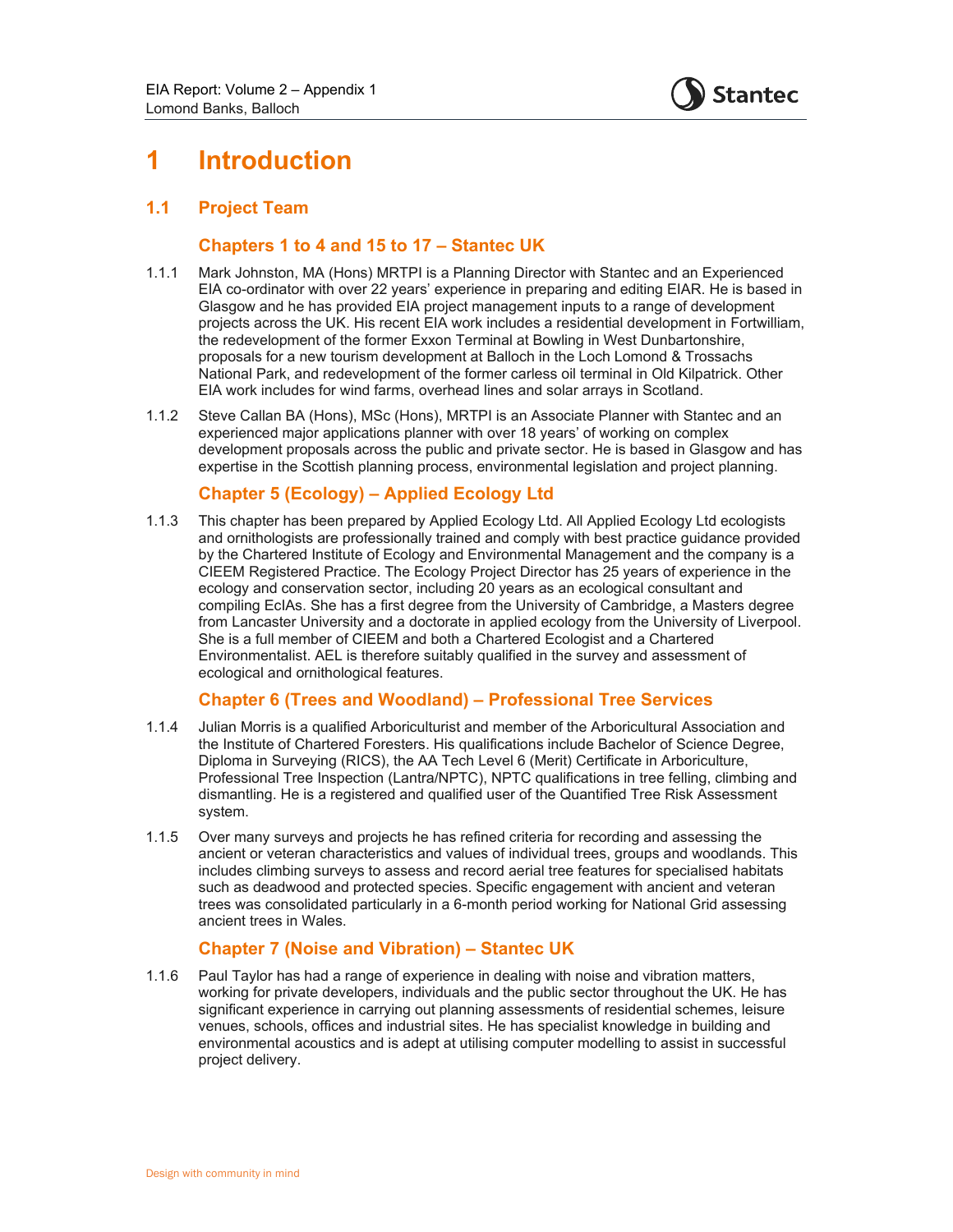

# **Chapter 8 (Air Quality) – Stantec UK**

1.1.7 Philip Branchflower has over 20 years' air quality consultancy experience and has undertaken detailed air quality assessments for a wide range of residential, mixed-use, mineral extraction and processing, waste, and industrial developments in support of planning applications, environmental impact assessments, environmental permit applications and for compliance assessment purposes. Philip has provided expert witness services in relation to air quality and odour to a number of clients for planning and permitting purposes and provided expert witness services in relation to odour to Hinton Organics successful defence against odour nuisance claims from local residents.

# **Chapter 9 (Ground Conditions and Geology) – Stantec UK**

- 1.1.8 Gavin Scott has 17 years' experience in professional consultancy with a focus on land quality, ground investigation, contamination assessment and remediation. In addition to Phase 1 and Phase 2 investigations Gavin contributes to Environmental Impact Assessments: ES chapters, geology, hydrology and hydrogeology, and due diligence investigations and assessment of Major Accident to the Environment and at Control of Major Accident Hazards sites. Gavin has developed a detailed knowledge of environmental legislation. Gavin's specific skills and experience include project management, detailed assessment of contaminated land site investigations and the design of remediation schemes, underpinned by a strong background in chemistry, biology and ecology.
- 1.1.9 Rhona Mitchell BSc (Hons), MSc, PIEMA and Affiliate Member of Institution of Environmental Sciences (IES) has eight years' professional experience working on projects within the public and private sectors in the UK. Her core skill areas are contaminated land assessment, environmental impact assessment (EIA) and the consenting of nationally significant infrastructure projects (NSIP) for the energy sector. Her primary position is within the geoenvironmental team where she is responsible for undertaking preliminary phase 1 assessments and phase 2 ground investigations primarily for residential and industrial land uses. Rhona regularly contributes to Geology and Ground Conditions EIA Report chapters.

# **Chapter 10 (Water, Hydrology and Flood Risk) – Stantec UK**

- 1.1.10 Neil McLean has 30 years of experience in the water sector including as a regulator and consultant. This includes the management of a hydrometric network covering over 1,000km2 and SEPA's Sustainable Urban Drainage specialist. Design and technical adviser to many flood risk and water studies.
- 1.1.11 Chris Pittner is a Chartered Civil Engineer and has over 35 years' extensive experience in projects ranging in nature and complexity from flood studies, surface water management, SuDS, drainage design and river restoration to the design of infrastructure for residential, commercial and industrial developments to large scale urban redevelopment masterplanning of infrastructure works. Chris has extensive experience in Sustainable Drainage Systems; surface water management planning, Blue-Green infrastructure, River Restoration, Flood Risk Assessments, Feasibility Studies, Masterplanning, Road Design, hydraulic modelling, surface and foul drainage design, licence applications under the Water Environment (Controlled Activities) (Scotland) Regulations 2011 (CAR) and EIA support.
- 1.1.12 David Warren has 14 years' experience as a civil engineer with extensive knowledge and experience in various fields within the flooding and wastewater sector as well as the transportation and development infrastructure sector. David's primary specialism is in the water sector focussing on drainage and SuDS (Sustainable Urban Drainage Systems) design, flood risk assessments, river restoration and hydraulic modelling.

# **Chapter 11 (Landscape and Visual Impact) – Gillespies**

1.1.13 As a Fellow of the Landscape Institute and Head of Landscape Planning at Gillespies LLP, Sarah Gibson has 30 years' experience in landscape planning and has authored or managed landscape and visual impact assessments (LVIAs) for many developments including commercial, transportation, residential, industrial and energy proposals. In all cases, Sarah is rigorous in ensuring they are consistent and in accordance with Guidelines of Landscape and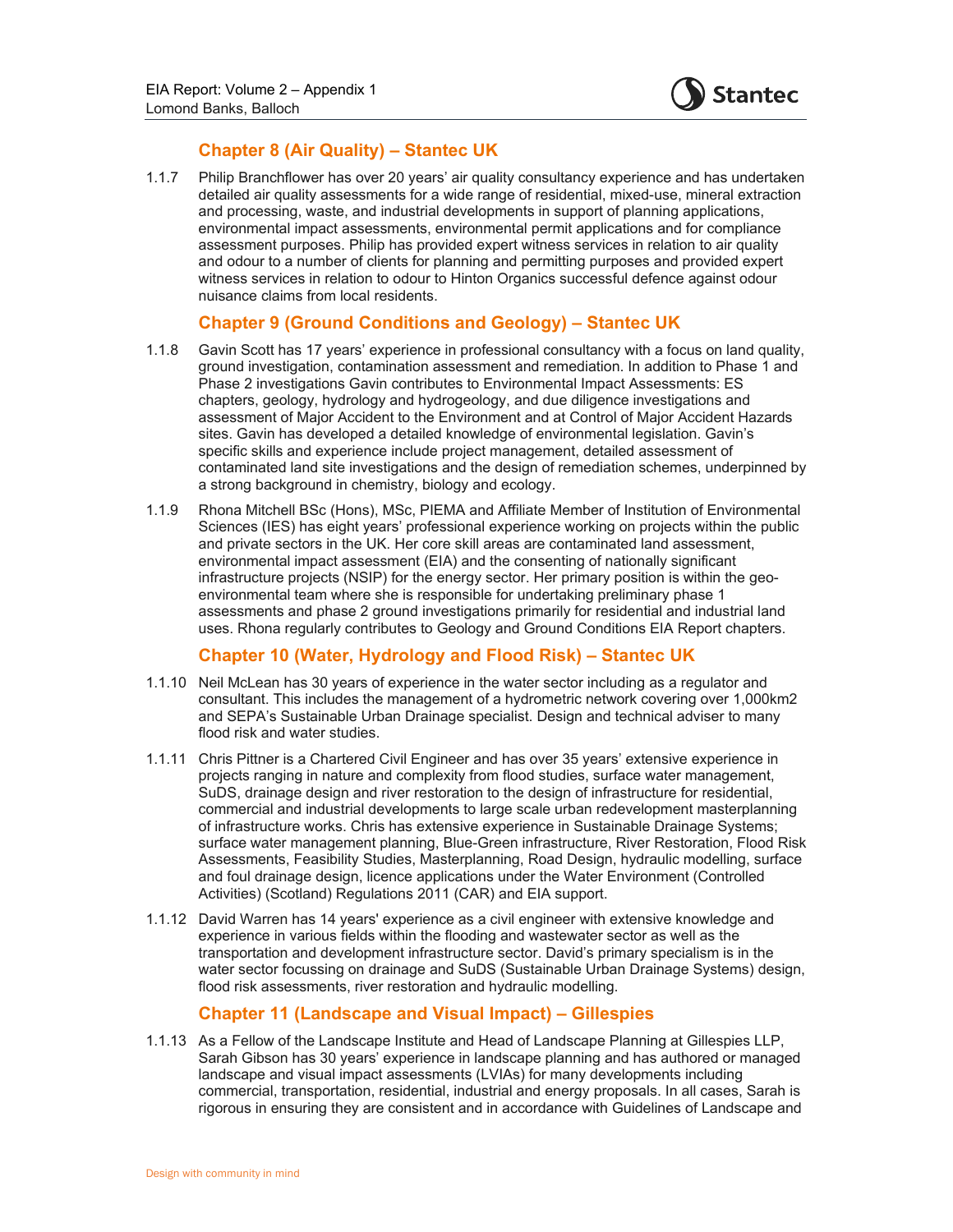

Visual Impact Assessment Third Edition (GLVIA3) and other best practice documents. In recognition of Sarah's expertise, she is on the Landscape Institute's GLVIA3 Advisory Panel, which seeks to disseminate knowledge and improve the standard of LVIAs being undertaken within the profession.

### **Chapter 12 (Traffic and Transport) – Stantec UK**

1.1.14 Brian Laird BSc., Dip., MCIET, MCILT is an associate within the Stantec transport team he has a wide range of experience, working on projects within both the private and public sectors including education, residential, retail, leisure, energy, commercial, mixed-use developments, ports and public realm. Undertaking a full range of activities, Brian advises on potential issues associated with development schemes and the likelihood of obtaining transportation and highways agreements at the Feasibility Stage, through to overseeing the preparation of Transport Assessments and Travel Plans in support of planning applications and carrying out negotiations with Local Highway Authorities and Transport Scotland. Brian has also acted as Expert Witness at Public Inquiries, Local Hearings and a Lands Tribunal.

#### **Chapter 13 (Archaeology and Cultural Heritage) – Headland Archaeology**

1.1.15 Fraser McFarlane is a Heritage Consultant with over 11 years' experience working in the heritage sector. Prior to moving into consultancy, Fraser worked extensively in archaeological fieldwork, working on behalf of a wide range of sectors including major infrastructure projects, renewable energy and mining, equipping him with a diverse range of knowledge and experience of archaeology throughout the UK. Since moving into Consultancy, Fraser has provided cultural heritage and archaeology input to a variety of Environmental Impact Assessments for a wide variety of developments ranging from renewable energy projects, leisure developments, spoil management, and native forestry schemes, ensuring that all aspects of cultural heritage and archaeology, from potential direct impacts to setting impacts, are fully understood and assessed.

# **Chapter 14 (Socio-economics, Tourism, Recreation and Public Access) – Stantec UK**

1.1.16 Nick Skelton is an economist planner with more than 30 years' experience across the private and public sectors in the UK and overseas. He has expertise in economic and strategy development, planning and economic analysis, infrastructure development, monitoring and appraisal. His work spans major projects, area strategies, energy, road and rail improvements, and major attractions. He lectures in socioeconomic impact analysis and its EIA role.

| <b>Chapter</b>                                  | Firm Responsible for<br><b>Preparation</b> | <b>Contributing Authors</b>                                                           |
|-------------------------------------------------|--------------------------------------------|---------------------------------------------------------------------------------------|
| Overall Co-ordination and Stantec UK<br>Editing |                                            | Mark Johnston MA (Hons), MRTPI<br>Steve Callan BA (Hons), MSc (Hons),<br><b>MRTPI</b> |
| Introduction                                    | Stantec UK                                 | Mark Johnston MA (Hons), MRTPI<br>Steve Callan BA (Hons), MSc (Hons),<br><b>MRTPI</b> |
| Site and Proposed<br>Development                | Stantec UK                                 | Mark Johnston MA (Hons), MRTPI<br>Steve Callan BA (Hons), MSc (Hons),<br><b>MRTPI</b> |
| <b>EIA Process</b>                              | Stantec UK                                 | Mark Johnston MA (Hons), MRTPI                                                        |

#### **1.2 Project Team Summary**